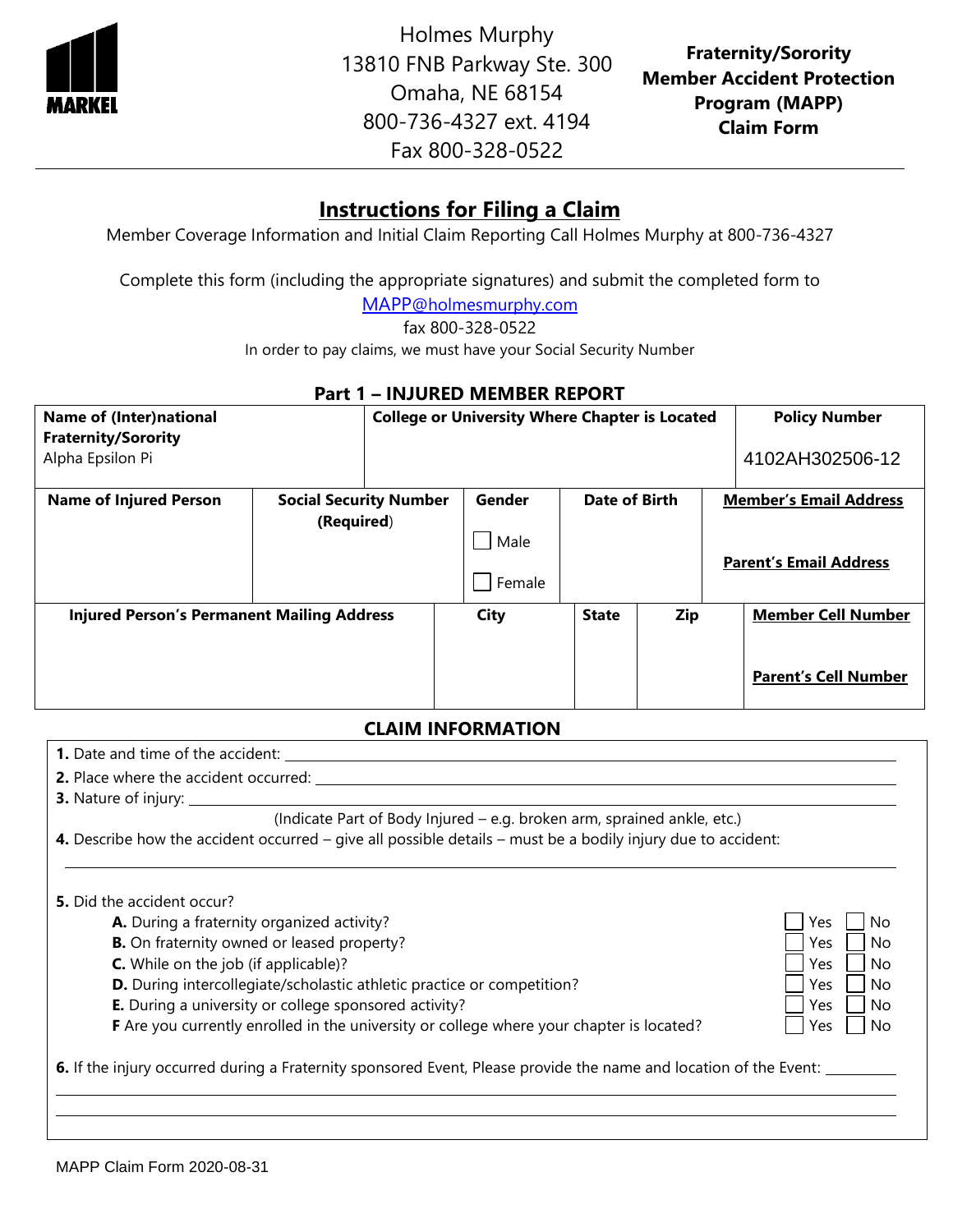## **FOR DENTAL CLAIMS ONLY**

| A. Indicate which teeth were involved in the accident:                                                                                                                                                                                                                                                                                                                                                                                                                                                                                                                                                                                                                                                                                                                                                                                                                                                                                                                                                                                                                                                                                                                                                                                                                                                                                                                                                |                                                   |             |
|-------------------------------------------------------------------------------------------------------------------------------------------------------------------------------------------------------------------------------------------------------------------------------------------------------------------------------------------------------------------------------------------------------------------------------------------------------------------------------------------------------------------------------------------------------------------------------------------------------------------------------------------------------------------------------------------------------------------------------------------------------------------------------------------------------------------------------------------------------------------------------------------------------------------------------------------------------------------------------------------------------------------------------------------------------------------------------------------------------------------------------------------------------------------------------------------------------------------------------------------------------------------------------------------------------------------------------------------------------------------------------------------------------|---------------------------------------------------|-------------|
| <b>B.</b> Describe condition of injured teeth prior to accident:                                                                                                                                                                                                                                                                                                                                                                                                                                                                                                                                                                                                                                                                                                                                                                                                                                                                                                                                                                                                                                                                                                                                                                                                                                                                                                                                      |                                                   |             |
| Whole, Sound, and Natural $\Box$ Filled $\Box$ Capped $\Box$ Artificial                                                                                                                                                                                                                                                                                                                                                                                                                                                                                                                                                                                                                                                                                                                                                                                                                                                                                                                                                                                                                                                                                                                                                                                                                                                                                                                               |                                                   |             |
|                                                                                                                                                                                                                                                                                                                                                                                                                                                                                                                                                                                                                                                                                                                                                                                                                                                                                                                                                                                                                                                                                                                                                                                                                                                                                                                                                                                                       | <b>Part 2 - OTHER INSURANCE STATEMENT</b>         |             |
| Does your/spouse/parent have medical/health care coverage through an employer or other source<br>on you? $\Box$ Yes $\Box$ No                                                                                                                                                                                                                                                                                                                                                                                                                                                                                                                                                                                                                                                                                                                                                                                                                                                                                                                                                                                                                                                                                                                                                                                                                                                                         |                                                   |             |
|                                                                                                                                                                                                                                                                                                                                                                                                                                                                                                                                                                                                                                                                                                                                                                                                                                                                                                                                                                                                                                                                                                                                                                                                                                                                                                                                                                                                       |                                                   |             |
| Is the Claimant enrolled as an individual, employee or dependent member of one of the following?<br>Preferred Provider Organization (PPO), Health Maintenance Organization (HMO) or similar prepaid health care plan, or any<br>other type of accident/health/sickness plan?   Yes   No                                                                                                                                                                                                                                                                                                                                                                                                                                                                                                                                                                                                                                                                                                                                                                                                                                                                                                                                                                                                                                                                                                               |                                                   |             |
|                                                                                                                                                                                                                                                                                                                                                                                                                                                                                                                                                                                                                                                                                                                                                                                                                                                                                                                                                                                                                                                                                                                                                                                                                                                                                                                                                                                                       |                                                   |             |
| IF OTHER INSURANCE OR HEALTH CARE PLANS EXIST, PLEASE SUBMIT COPIES of their EXPLANATION OF BENEFITS<br>along with your claim. IF NO OTHER INSURANCE or HEALTH PLAN EXISTS, PLEASE READ & SIGN BELOW.<br>I agree that should it be determined at a later date there is insurance (or similar), to reimburse Markel Insurance Company<br>to the extent of any amount collectible.                                                                                                                                                                                                                                                                                                                                                                                                                                                                                                                                                                                                                                                                                                                                                                                                                                                                                                                                                                                                                      |                                                   |             |
|                                                                                                                                                                                                                                                                                                                                                                                                                                                                                                                                                                                                                                                                                                                                                                                                                                                                                                                                                                                                                                                                                                                                                                                                                                                                                                                                                                                                       |                                                   |             |
| <b>Signature of Participant or Parent:</b>                                                                                                                                                                                                                                                                                                                                                                                                                                                                                                                                                                                                                                                                                                                                                                                                                                                                                                                                                                                                                                                                                                                                                                                                                                                                                                                                                            | <b>Witness:</b>                                   | <b>Date</b> |
|                                                                                                                                                                                                                                                                                                                                                                                                                                                                                                                                                                                                                                                                                                                                                                                                                                                                                                                                                                                                                                                                                                                                                                                                                                                                                                                                                                                                       |                                                   |             |
| I authorize medical payments to physician or supplier for services described on any attached statements enclosed.                                                                                                                                                                                                                                                                                                                                                                                                                                                                                                                                                                                                                                                                                                                                                                                                                                                                                                                                                                                                                                                                                                                                                                                                                                                                                     | <b>AUTHORIZATION TO PAY BENEFITS TO PROVIDER:</b> |             |
|                                                                                                                                                                                                                                                                                                                                                                                                                                                                                                                                                                                                                                                                                                                                                                                                                                                                                                                                                                                                                                                                                                                                                                                                                                                                                                                                                                                                       |                                                   |             |
| Signature: ____<br>I AUTHORIZE any insurance company, hospital, physician, medical care provider, clinic, medical care facility, government-<br>sponsored health plan, or employer having information available as to diagnosis, treatment and prognosis with respect to<br>any illness, injury, physical or mental condition, and/or treatment for me or my minor children now or in the past, to give<br>to Markel Insurance Company (MIC) or its legal representative, any and all such information.<br>I UNDERSTAND the information obtained by use of the Authorization will be used by MIC to determine eligibility for<br>insurance and eligibility for benefits under any existing policy. Any information obtained will not be released by MIC to<br>any person or organization EXCEPT as necessary in connection with the processing of this application, claim, or as may be<br>otherwise lawfully required or as I may further authorize. I KNOW that I may request to receive a copy of this<br>Authorization. I AGREE that a photographic copy of this Authorization shall be valid as the original. I also AGREE this<br>Authorization shall be valid for a period of two years from the date shown below. I may revoke this authorization at any<br>time by written request to MIC. I CERTIFY that the above information given by me in support of this claim is true and<br>correct. |                                                   |             |
|                                                                                                                                                                                                                                                                                                                                                                                                                                                                                                                                                                                                                                                                                                                                                                                                                                                                                                                                                                                                                                                                                                                                                                                                                                                                                                                                                                                                       |                                                   |             |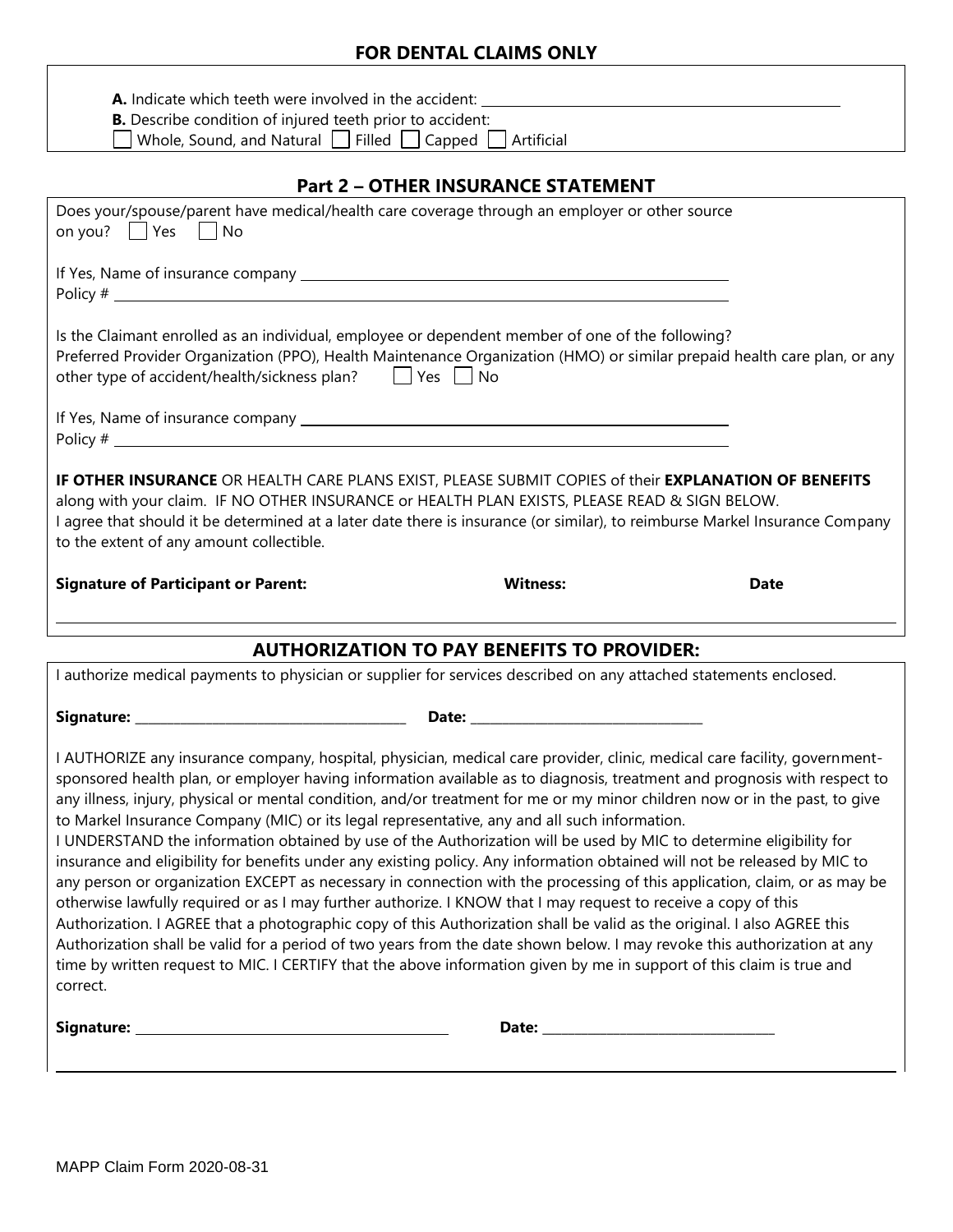#### **LOSS PAYEE**

| All providers are initially paid in full. Upon final payment to providers, remaining funds will be issued payable to<br>the payee indicated below and mailed to the address provided below. |                                  |  |  |  |
|---------------------------------------------------------------------------------------------------------------------------------------------------------------------------------------------|----------------------------------|--|--|--|
| Name:                                                                                                                                                                                       | <b>Relationship to Claimant:</b> |  |  |  |
| <b>Address:</b>                                                                                                                                                                             |                                  |  |  |  |
| <b>Phone:</b>                                                                                                                                                                               |                                  |  |  |  |
| Email:                                                                                                                                                                                      |                                  |  |  |  |
|                                                                                                                                                                                             |                                  |  |  |  |

#### **Please Note**

In furnishing this or other claim forms fro the convenience of the claimant, the MARKEL INSURANCE COMPANY does not admit any liability or waive any rights. MARKEL INSURANCE COMPANY reserves the right to ask for other information if it is deemed necessary. All expenses incurred in connection with furnishing the necessary proof of loss are the responsibility of the covered person.

#### **FRAUD STATEMENTS**

**GENERAL:** Any person who knowingly and with intent to defraud any insurance company or other person files an application for insurance or statement of claim containing any materially false information or conceals for the purpose of misleading, information concerning any fact material thereto, commits a fraudulent insurance act, which is a crime and subjects such person to criminal and civil penalties.

**Applicable in AL, AR, LA, MD, RI and WV:** Any person who knowingly (or willfully)\* presents a false or fraudulent claim for payment of a loss or benefit or knowingly (or willfully)\* presents false information in an application for insurance is guilty of a crime and may be subject to fines and confinement in prison. \*Applies in MD only**.**

**Applicable in AK:** A person who knowingly and with intent to injure, defraud, or deceive an insurance company files a claim containing false, incomplete, or misleading information may be prosecuted under state law.

**Applicable in AZ:** For your protection Arizona law requires the following statement to appear on this form: Any person who knowingly presents a false or fraudulent claim for payment of a loss is subject to criminal and civil penalties.

**Applicable in CA:** For your protection, California law requires the following to appear on this form: Any person who knowingly presents a false or fraudulent claim for the payment of a loss is guilty of a crime and may be subject to fines and confinement in state prison.

**Applicable in CO:** It is unlawful to knowingly provide false, incomplete, or misleading facts or information to an insurance company for the purpose of defrauding or attempting to defraud the company. Penalties may include imprisonment, fines, denial of insurance and civil damages. Any insurance company or agent of an insurance company who knowingly provides false, incomplete, or misleading facts or information to a policyholder or claimant for the purpose of defrauding or attempting to defraud the policyholder or claimant with regard to a settlement or award payable from insurance proceeds shall: be reported to the Colorado Division of Insurance within the Department of Regulatory Agencies.

**Applicable in DE and ID** Any person who knowingly, and with intent to injure, defraud or deceive any insurer, files a statement of claim containing any false, incomplete or misleading information is guilty of a felony.

**Applicable to DC Residents:** WARNING: It is a crime to provide false or misleading information to an insurer for the purpose of defrauding the insurer or any other person. Penalties include imprisonment and/or fines. In addition, an insurer may deny insurance benefits if false information materially related to a claim was provided by the applicant.

**Applicable in FL:** Any person who knowingly and with intent to injure, defraud, or deceive any insurer files a statement of claim or an application containing any false, incomplete, or misleading information is guilty of a felony (of the third degree).

**Applicable in IN:** A person who knowingly and with intent to defraud an insurer files a statement of claim containing any false, incomplete, or misleading information commits a felony**.**

**Applicable in KS:** Any person who, knowingly and with intent to defraud, presents, causes to be presented or prepares with knowledge or belief that it will be presented to or by an insurer, purported insurer, broker or any agent thereof, any written statement as part of, or in support of, an application for the issuance of, or the rating of an insurance policy for personal or commercial insurance, or a claim for payment or other benefit pursuant to an insurance policy for commercial or personal insurance which such person knows to contain materially false information concerning any fact material thereto; or conceals, for the purpose of misleading, information concerning any fact material thereto commits a fraudulent insurance act.

**Applicable in KY:** Any person who knowingly and with intent to defraud any insurance company or other person files an application for insurance containing any materially false information or conceals, for the purpose of misleading, information concerning any fact material thereto commits a fraudulent insurance act, which is a crime.

**Applicable in ME, TN, and WA:** It is a crime to knowingly provide false, incomplete or misleading information to an insurance company for the purpose of defrauding the company. Penalties (may)\* include imprisonment, fines and denial of insurance benefits. \*Applies in ME only.

**Applicable in MN:** A person who files a claim with intent to defraud or helps commit a fraud against an insurer is guilty of a crime.

**Applicable in NH:** Any person who, with a purpose to injure, defraud or deceive any insurance company, files a statement of claim containing any false, incomplete or misleading information is subject to prosecution and punishment for insurance fraud, as provided in RSA 638:20.

**Applicable in NJ:** Any person who includes any false or misleading information on an application for an insurance policy is subject to criminal and civil penalties.

**Applicable in NM:** Any person who knowingly presents a false or fraudulent claim for payment of a loss or benefit or knowingly presents false information in an application for insurance is guilty of a crime and may be subject to civil fines and criminal penalties.

**Applicable in NY and PA:** Any person who knowingly and with intent to defraud any insurance company or other person files an application for insurance or statement of claim containing any materially false information or conceals for the purpose of misleading, information